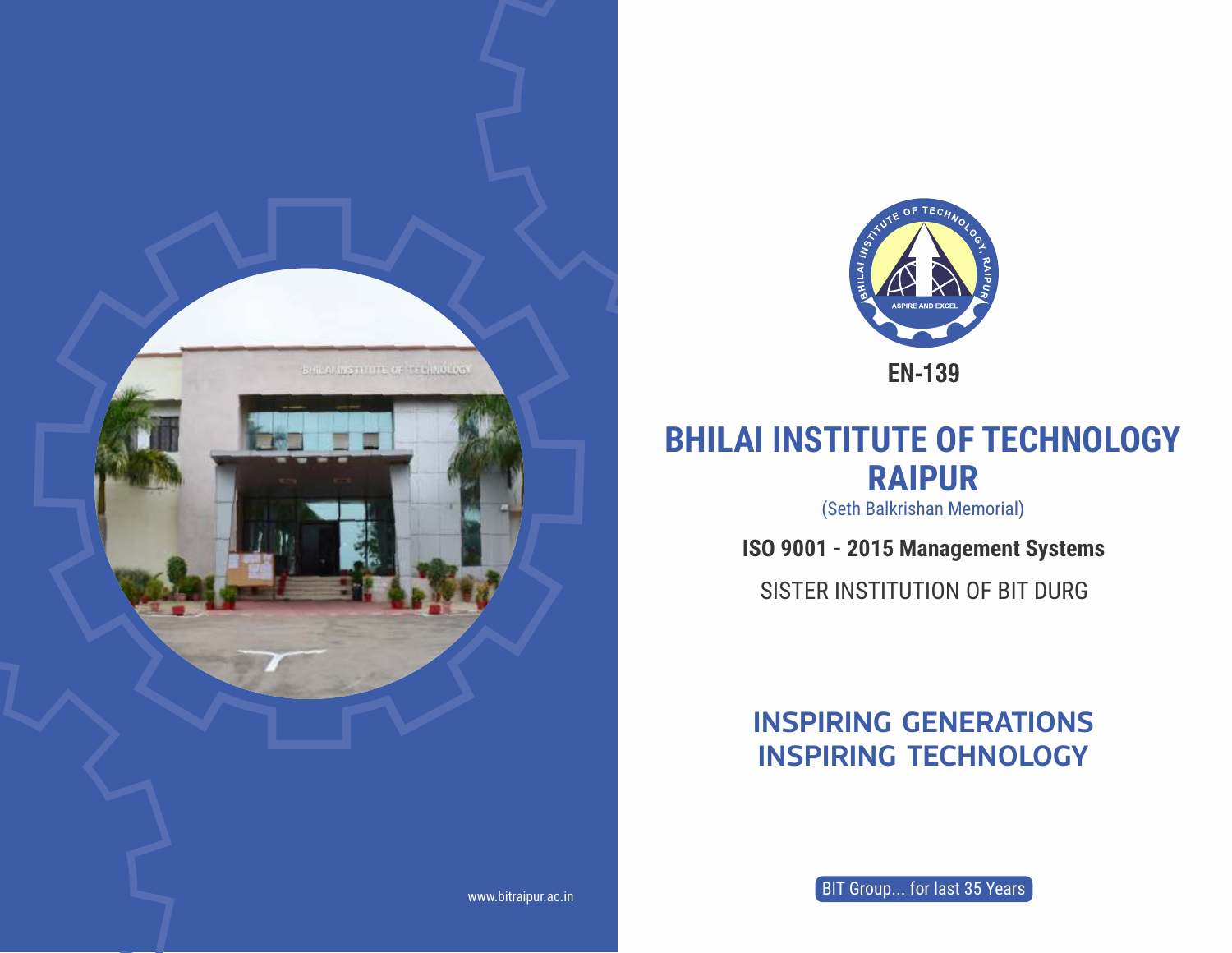#### ABOUT US

The Bhilai Institute of Technology or BIT RAIPUR (Seth Balkrishan Memorial) was established in 2009 and is the second institution of the BIT Trust after BIT DURG. Its parent organization BIT Durg is the first private engineering college of central India and has successfully completed 34 years of excellence in the field of engineering education. It has withstood the trust of the people of the state and continues to do so. We believe in excellence through quality and innovation.

It is managed by a Board of Trustees. This trust forms a governing Body consisting of its representatives. The chairman of this governing body is Shri Vijay Kumar Gupta, a well known, top industrialist and philanthropist of central India and the member secretary is Shri I.P.Mishra who is a famous name in field of education and philanthropy.The board consists of educationists, scientists,industrialists and social workers.

Set up in the heart of the new capital of Chhattisgarh, New Raipur; BIT RAIPUR is approved and recognized by AICTE and is affiliated to CSVTU, Bhilai.



Shri V.K. Gupta (Hon'ble Chairman, BIT Trust)



Shri I.P. Mishra (Hon'ble Member Secretary, BIT Trust)



Dr. T. Rama Rao (Director, BIT Raipur)



Dr. Anup Mishra (Principal, BIT Raipur)

## $\oslash$  vision

To become an international leader in the engineering education, research and the application of knowledge to benefit society globally and to emerge as a "Center of Excellence".

# MISSION

Our mission is to be the place of choice for engineering education and research. We commit ourselves to be an institution that challenges its students, faculty and staff to learn, to grow, to achieve, and to serve the needs of society.We wish to be a place where excellence, excitement, innovation, and impact define the style and substance of its activities.

To provide a continuously improving educational and research environment in which faculty, administrators, students and staff work together to educate our students to lead, to have impact, and to make significant contributions to their professions,industry,government,academia,and society.

To attract diverse outstanding students, and to motivate and educate them to reach their full potential as leaders in engineering professions.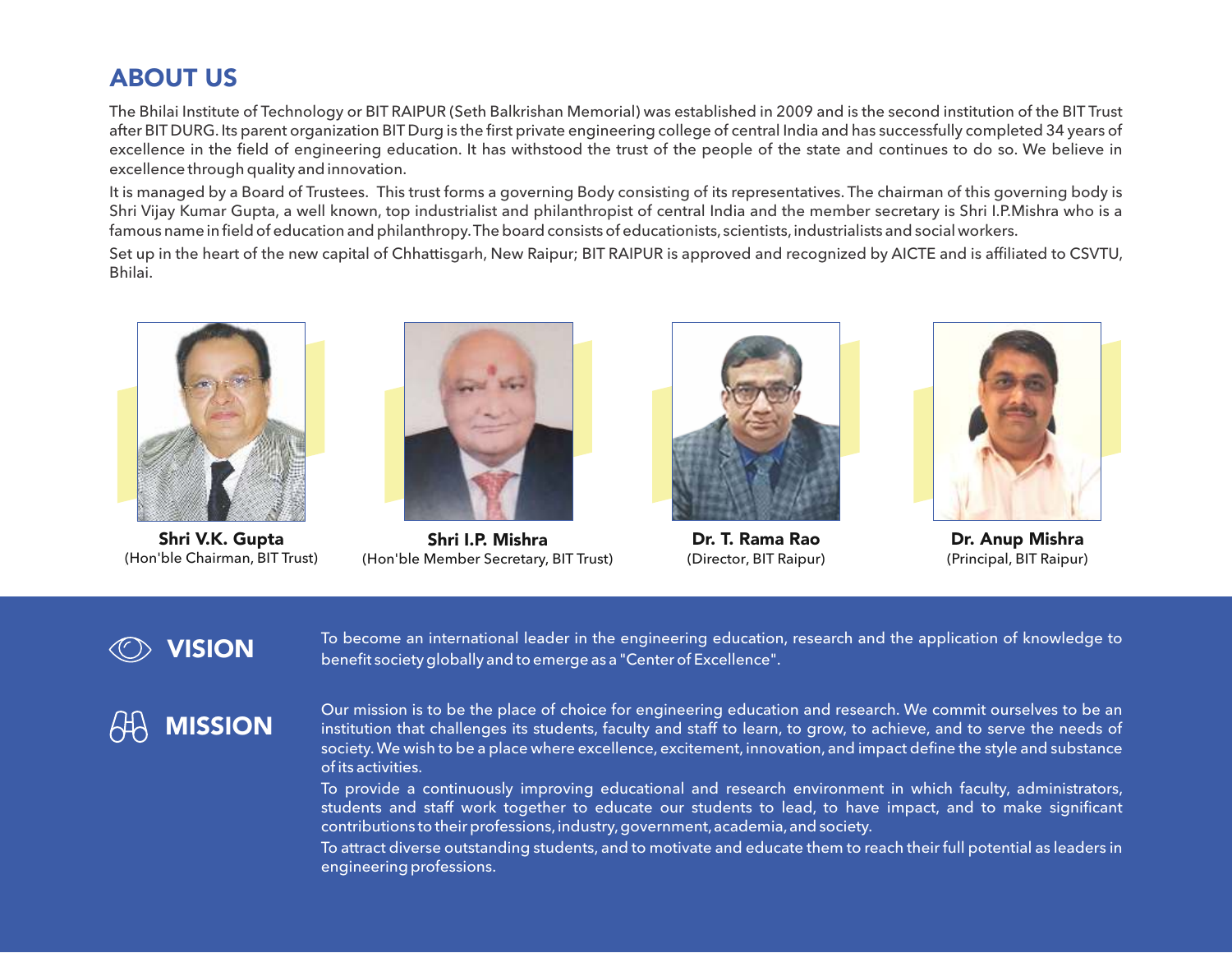## **FACILITIES**

#### INFRASTRUCTURE

- A beautiful, lush green campus spread in 21.6 acres of land, The college has 3 prominent buildings.
- The First year block is exclusively dedicated to the first year students. This is to facilitate them with proper attention, prevent unwanted situations like introduction, ragging and also to monitor their development for further classes in their respective branches.
- The college also has 3 conference rooms with Full audio-video facilities.





## **LABORATORIES**

Fully Equipped And Advance Laboratories

- Electronics and Telecommunication Lab
- Mechanical Engineering Labs
- Modern and advanced EEE Lab
- Computer Aided Design Lab
- Civil Engineering Lab
- 4 computer Labs
- Language Lab
- Workshop Lab
- Chemistry Lab
- Physics Lab
- Material Testing Lab



# SPORTS COMPLEX

The college provides ample opportunity to its students to display their sports acumen. The sports complex of the college is one of the biggest grounds provided by any institution that can hold on to 4 outdoor sports events simultaneously. It has a cricket pitch, an international standard volleyball court, a football court,a kabbadi and a badminton court.



#### **HOSTEL**

Girls' Hostel (Intake -60)

Boys' Hostel (Intake -100)



Institute has bus facility too with buses Ply From Bhilai and Very Major away for Raipur.



- Wi-Fi enabled Campus.
- Language Lab
- Departmental Association
- TCS iON Online Examination Centre
- **Digital Classroom.**
- **Personality Development classes**
- **Scholarships**
- National Digital Library of India
- **Pollution Free Environment**
- Mess And Canteen

MEDICAL

The college has appointed an MBBS lady Doctor for BIT members. They need not to go outside for health issues.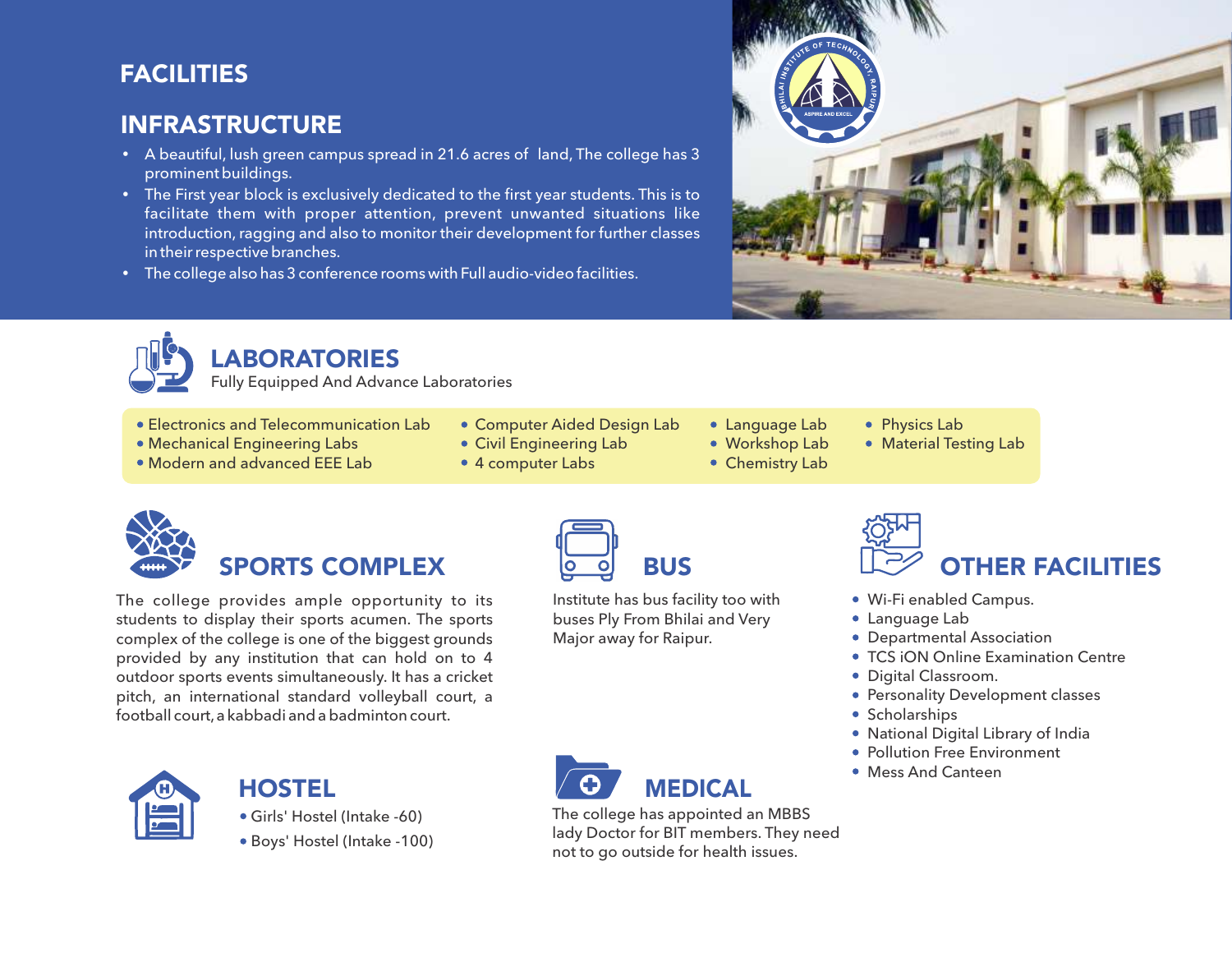## B.TECH COURSES AT BIT RAIPUR

| <b>Bachelor of Technology</b> |     | <b>Diploma Course</b>             |    |  |
|-------------------------------|-----|-----------------------------------|----|--|
| <b>Computer Science</b>       | 120 | Diploma in Mechanical Engineering | 15 |  |
| <b>Mechanical Engineering</b> | 60  | Diploma in EEE                    | 15 |  |
| <b>Civil Engineering</b>      | 60  | <b>Post Graduation Course</b>     |    |  |
| EEE.                          | 60  | M. Tech - Industrial Safety       |    |  |
| <b>ET &amp; T</b>             | 60  |                                   |    |  |

#### Following are the details of courses and availability of seats



#### The college has an NPTEL chapter run by IIT Kharagpur

| <b>Following Are To Internet of Things</b> | <b>Spoken Tuorials</b>                  | <b>Spoken Tuorials</b> | <b>In House Short Term</b>     |  |  |
|--------------------------------------------|-----------------------------------------|------------------------|--------------------------------|--|--|
| Introduction to Internet of Things         | <b>Basic IT Skills Package</b>          | <b>OSCAD</b>           | <b>Certification Training</b>  |  |  |
| <b>Mechanics of Solid</b>                  | <b>Basic IT Skills Package, Firefox</b> | Python                 | <b>Artificial Intelligence</b> |  |  |
| Design of Photovoltaic System              | $C & C++$                               | Java                   | <b>Machine Learning</b>        |  |  |
| <b>Integrated Waste Management</b>         | <b>Scilab</b>                           | PHP and My SQL         | <b>Data Science</b>            |  |  |
| <b>Total Quantity Management</b>           | Linux                                   | Joomla, LeTex          | <b>Cyber Security</b>          |  |  |
| <b>Design of Reinforced Concrete</b>       | <b>Advance C</b>                        | <b>QCAD</b>            |                                |  |  |
| <b>English for Engineers</b>               | Advance C++                             | LaTeX                  |                                |  |  |
| Psychology                                 |                                         |                        |                                |  |  |
| <b>Robotics</b>                            |                                         |                        |                                |  |  |

#### EDC (Entrepreneurship Development Cell) Assistance for Startups.

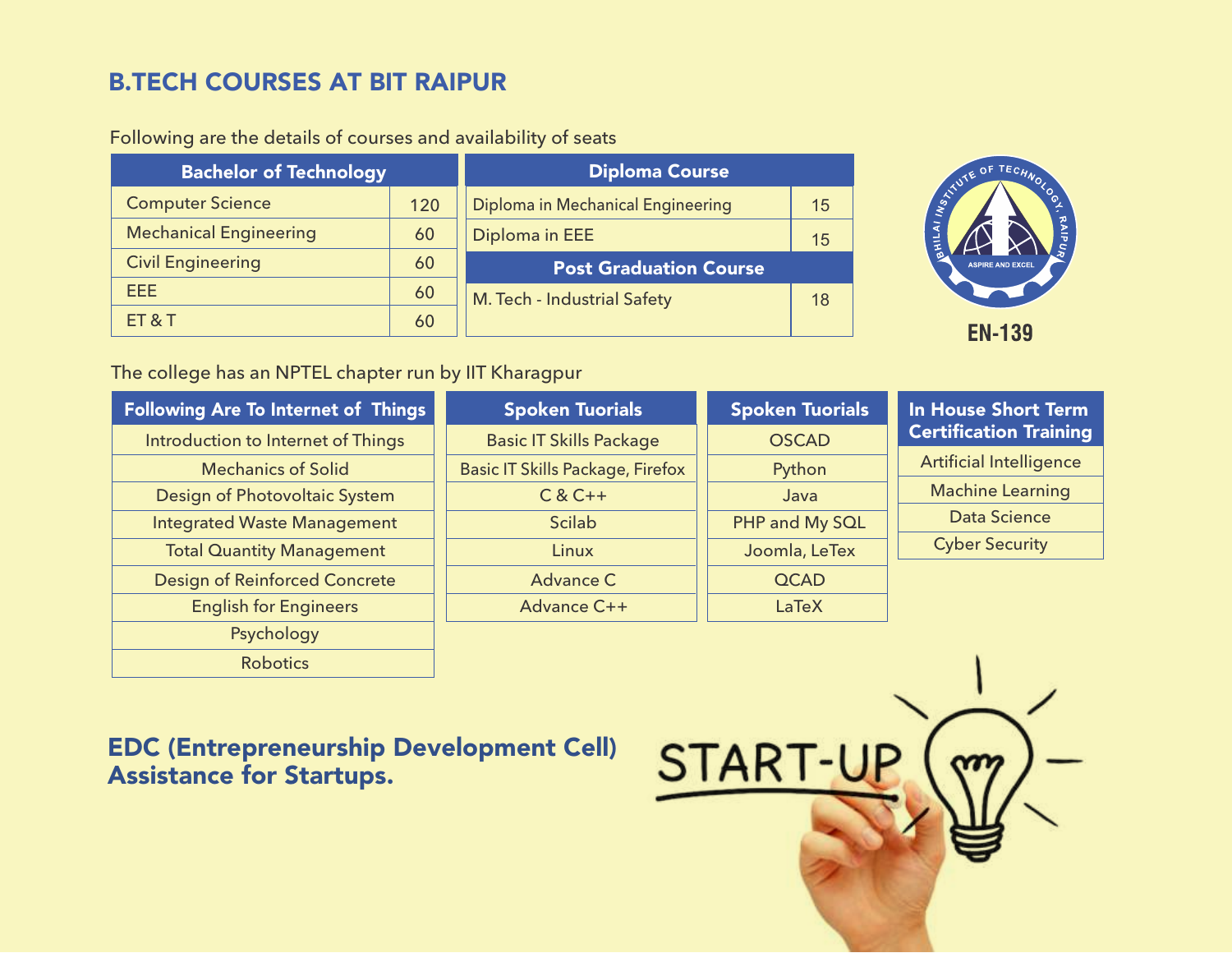## FEE STRUCTURE FOR SESSION 2021-22 (1<sup>ST</sup> YEAR)

| Sl. No. | <b>Course &amp; Semester</b> | <b>Tuition Fee</b> | <b>Sports Fee</b> | Library<br><b>Book Bank</b> | <b>GPA</b><br>Insurance<br>Premium | <b>Caution Money (Refundable)</b> | <b>Total</b>           |            |
|---------|------------------------------|--------------------|-------------------|-----------------------------|------------------------------------|-----------------------------------|------------------------|------------|
|         |                              |                    | (University)      | (Optional)                  |                                    | <b>Library</b><br>2000 (Optional) | <b>General</b><br>1500 | <b>Fee</b> |
| 1.      | B.Tech. 1st                  | 38782              | 150               |                             | 50                                 |                                   |                        | 38982      |
| 2.      | B.Tech. 2nd                  | 38782              |                   | 500                         |                                    |                                   |                        | 39282      |
| 3.      | Diploma 1st                  | 15580              | 150               | 500                         | 50                                 |                                   |                        | 19280      |
| 4.      | Diploma 2nd                  | 15580              |                   | 500                         |                                    |                                   |                        | 16080      |
| 5.      | M.Tech. 1st                  | 30850              | 150               |                             | 50                                 |                                   |                        | 31050      |
| 6.      | M.Tech. 2nd                  | 30850              |                   |                             |                                    |                                   |                        | 30850      |

\*Blazer Fee - Rs. 1500/-

| From          | Per Sem. |
|---------------|----------|
| Raipur        | 9500     |
| <b>Bhilai</b> | 12500    |
| Rajim         | 8500     |
| Mana Basti    | 6500     |
| Abhanpur      | 5000     |
| Kendri        | 1500     |
|               |          |

Bus Facility is Optional

#### BUS FEE HOSTEL FEE

| Per Sem.                             | 33000 |  |  |  |
|--------------------------------------|-------|--|--|--|
| <b>Caution Money</b><br>(Refundable) | 1000  |  |  |  |
| <b>Hostel Facility is Optional</b>   |       |  |  |  |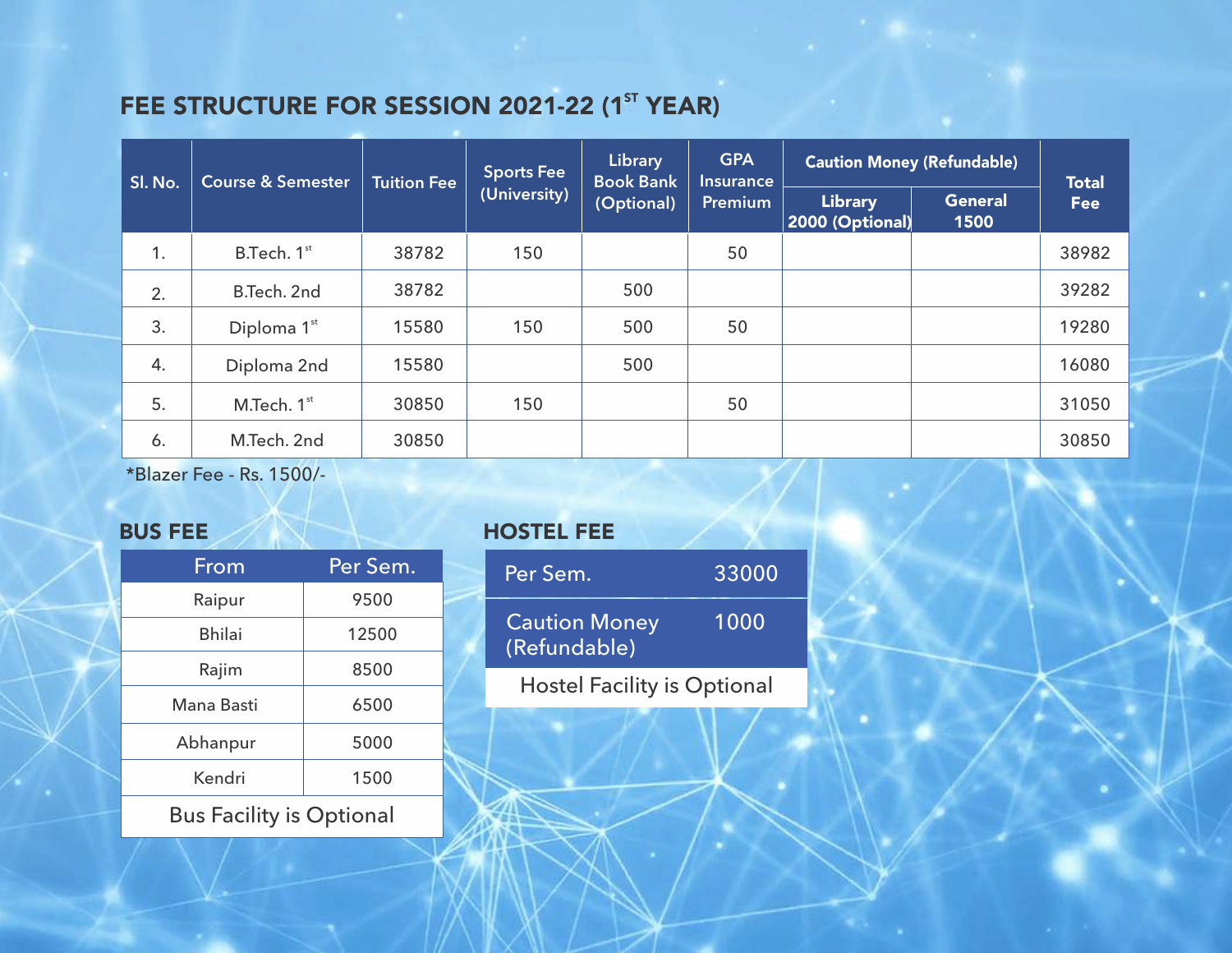## TOP PLACEMENTS - 2020-21

#### 100% Placement Assistance

Despite the Global pandemic, BIT Raipur organized campus placement drive of top multinational and national companies & they chose the students on the basis of technical, non-technical aptitude tests, GD, technical and HR round interviews.

| <b>Company</b>                  | Package |                                                                            |                                                                                                                                                              |                                                                     |                                                                        |                                                                     | <b>OUR MAGNIFICIENT ACHIEVERS</b>                                                                                                      |                                                      |                                                                                |                                                                     |                                                                          |
|---------------------------------|---------|----------------------------------------------------------------------------|--------------------------------------------------------------------------------------------------------------------------------------------------------------|---------------------------------------------------------------------|------------------------------------------------------------------------|---------------------------------------------------------------------|----------------------------------------------------------------------------------------------------------------------------------------|------------------------------------------------------|--------------------------------------------------------------------------------|---------------------------------------------------------------------|--------------------------------------------------------------------------|
| <b>Tata Consulting Services</b> | 3.6     |                                                                            |                                                                                                                                                              |                                                                     |                                                                        |                                                                     |                                                                                                                                        |                                                      |                                                                                |                                                                     |                                                                          |
| Jayaswal Neco Pvt. Ltd.         | 2.5     |                                                                            |                                                                                                                                                              |                                                                     |                                                                        |                                                                     |                                                                                                                                        |                                                      |                                                                                |                                                                     |                                                                          |
| Bloombrain Learning Sol.        | 8.0     |                                                                            |                                                                                                                                                              |                                                                     |                                                                        |                                                                     |                                                                                                                                        |                                                      |                                                                                |                                                                     |                                                                          |
| MKC Infrastructre, Guj.         | 2.0     |                                                                            |                                                                                                                                                              |                                                                     |                                                                        |                                                                     |                                                                                                                                        |                                                      |                                                                                |                                                                     |                                                                          |
| <b>E-Tech Global Services</b>   | 4.0     | 3.36 LPA, CSE-2021                                                         | Abhinav Prasad Tiwari Ghanishtha Tiwari<br>TATA Consulting Services (TCS) Assistant System Engg.-Trainee TATA Consulting Services (TCS)<br>3.36 LPA CSE-2021 | <b>Ketan Sushil Zode</b><br>3.36 LPA CSE-2021                       | Ipsita Jha<br>Jaro Education<br>6.6 LPA Mechanical-2021                | Srishti Gupta<br>Bloombrain Learning Solutions<br>8 LPA, Civil-2021 | Pallavi Singh<br>Bloombrain Learning Solutions Bloombrain Learning Solutions<br>8 LPA Mechanical-2021                                  | <b>Megha Nair</b><br>8 I.PA Civil-2021               | <b>Swapnil Dange</b><br><b>Bloombrain Learning Solutions</b><br>8 LPA CSE-2021 | <b>Syed Kalamuddin</b><br>Jaro Education<br>6.61.PA Mechanical-2021 | Snehashree Hazra<br>Jaro Education<br>6.6 LPA CSE-2021                   |
| Appstone Pvt. Ld.               | 3.0     |                                                                            |                                                                                                                                                              |                                                                     |                                                                        |                                                                     |                                                                                                                                        |                                                      |                                                                                |                                                                     |                                                                          |
| <b>GSG Hiferk Technologies</b>  | 4.1     |                                                                            |                                                                                                                                                              |                                                                     |                                                                        |                                                                     |                                                                                                                                        |                                                      |                                                                                |                                                                     |                                                                          |
| Siddheshwar Group, Pune         | 2.2     |                                                                            |                                                                                                                                                              |                                                                     |                                                                        |                                                                     |                                                                                                                                        |                                                      |                                                                                |                                                                     |                                                                          |
| ByJu's                          | 9.0     | Md. Danish                                                                 | <b>Nikhil Thambi</b>                                                                                                                                         |                                                                     | Aditya Kumar Yadav Diksha Rahangdale                                   | Preeti Pradhan                                                      | <b>Ajay Singh</b>                                                                                                                      | Aman Keshri                                          | Gireeraj Sahu                                                                  | Lakshya Thakur                                                      | <b>Lilesh Singh Thakur</b>                                               |
| Face                            | 2.6     | Jaro Education<br>6.6 LPA. Civil-2021                                      | <b>Business Development Associate</b><br>3 LPA. Mechanical-2021                                                                                              | FACE Academy<br>3.06 LPA, ET&T-2021                                 | FACE Academy<br>3.06 LPA, CSE-2021                                     | FACE Academy<br>3.06 LPA, CSE-2021                                  | Siddheshwar Group, Pune<br>2.25 LPA. Mechanical-2021                                                                                   | Siddheshwar Group, Pune<br>2.25 LPA. Mechanical-2021 | Siddheshwar Group, Pune<br>2.25 LPA. Mechanical-2021                           | Siddheshwar Group, Pune<br>2.25 LPA. Mechanical-2021                | Siddheshwar Group, Pune<br>2.25 LPA. Mechanical-2021                     |
| Other Placement in 2019-20      |         |                                                                            |                                                                                                                                                              |                                                                     |                                                                        |                                                                     |                                                                                                                                        |                                                      |                                                                                |                                                                     |                                                                          |
| <b>Nucleus Software</b>         | 3.5     |                                                                            |                                                                                                                                                              |                                                                     |                                                                        |                                                                     |                                                                                                                                        |                                                      |                                                                                |                                                                     |                                                                          |
| Profsys Software Pvt. Ltd.      | 2.5     |                                                                            |                                                                                                                                                              |                                                                     |                                                                        |                                                                     |                                                                                                                                        |                                                      |                                                                                |                                                                     |                                                                          |
| <b>Epic Research</b>            | 2.6     | <b>Mohit Kumar</b><br>Siddheshwar Group, Pune                              | Naveen Kumar Sahu<br>Siddheshwar Group Pune                                                                                                                  | <b>Nishant Shukla</b><br>Siddheshwar Group, Pune                    | Ravi Shankar Kush<br>Siddheshwar Group, Pune                           | Sanjeev Mahilkar<br>Siddheshwar Group Pupe                          | Sant Kumar<br>Siddheshwar Group, Pune                                                                                                  | Shivam Kumar<br>Siddheshwar Group, Pune              | <b>Arnav Dubey</b><br>MKC Infrastructure, Guiarat                              | <b>Bhushnam Naidu</b><br>MKC Infrastructure, Guiarat                | Devesh Sahu<br>MKC Infrastructure, Guiarat                               |
| <b>Research INN</b>             | 2.7     | 2.25 LPA. Mechanical-2021                                                  | 2.25 LPA. Mechanical-2021                                                                                                                                    | 2.25 LPA. Mechanical-2021                                           | 2.25 LPA. Mechanical-2021                                              | 2.25 LPA. Mechanical-2021                                           | 2.25 LPA. Mechanical-2021                                                                                                              | 2.25 LPA. Mechanical-2021                            | 2 LPA. Mechanical-2021                                                         | 2 LPA. Mechanical-2021                                              | 2 LPA. Mechanical-2021                                                   |
| Cinif Technologies Ltd.         | 1.8     |                                                                            |                                                                                                                                                              |                                                                     |                                                                        |                                                                     |                                                                                                                                        |                                                      |                                                                                |                                                                     |                                                                          |
| <b>Capital Heights</b>          | 2.2     |                                                                            |                                                                                                                                                              |                                                                     |                                                                        |                                                                     |                                                                                                                                        |                                                      |                                                                                |                                                                     |                                                                          |
| <b>Choice Consulting</b>        | 2.4     |                                                                            |                                                                                                                                                              |                                                                     |                                                                        |                                                                     |                                                                                                                                        |                                                      |                                                                                |                                                                     |                                                                          |
| <b>Just Dial</b>                | 2.8     | <b>Milan Sahu</b><br>MKC Infrastructure, Guiarat<br>2 LPA, Mechanical-2021 | Murli Manohar Verma<br>MKC Infrastructure, Gujarat<br>2 LPA, Mechanical-2021                                                                                 | Ram Sonkar<br>MKC Infrastructure, Guiarat<br>2 LPA, Mechanical-2021 | Shubham Yadav<br>MKC Infrastructure, Gujarat<br>2 LPA, Mechanical-2021 | Harshit Sharma<br>MKC Infrastructure, Gujarat<br>2 LPA, CIVIL-2021  | Pratik Kumar Kathele Rahul Singh Thakur Ritendra Kumar BairagiV. Gyanendra Mudliar<br>MKC Infrastructure, Guiarat<br>2 LPA, CIVIL-2021 | MKC Infrastructure, Gujarat<br>2 LPA, CIVIL-2021     | MKC Infrastructure, Gujarat<br>2 LPA, CIVIL-2021                               | MKC Infrastructure, Guiarat<br>2 LPA, CIVIL-2021                    | <b>Vikas Ahirwar</b><br>MKC Infrastructure, Guiarat<br>2 LPA, CIVIL-2021 |
| <b>MAJOR RECRUITERS</b>         |         |                                                                            |                                                                                                                                                              |                                                                     |                                                                        |                                                                     |                                                                                                                                        |                                                      |                                                                                |                                                                     |                                                                          |

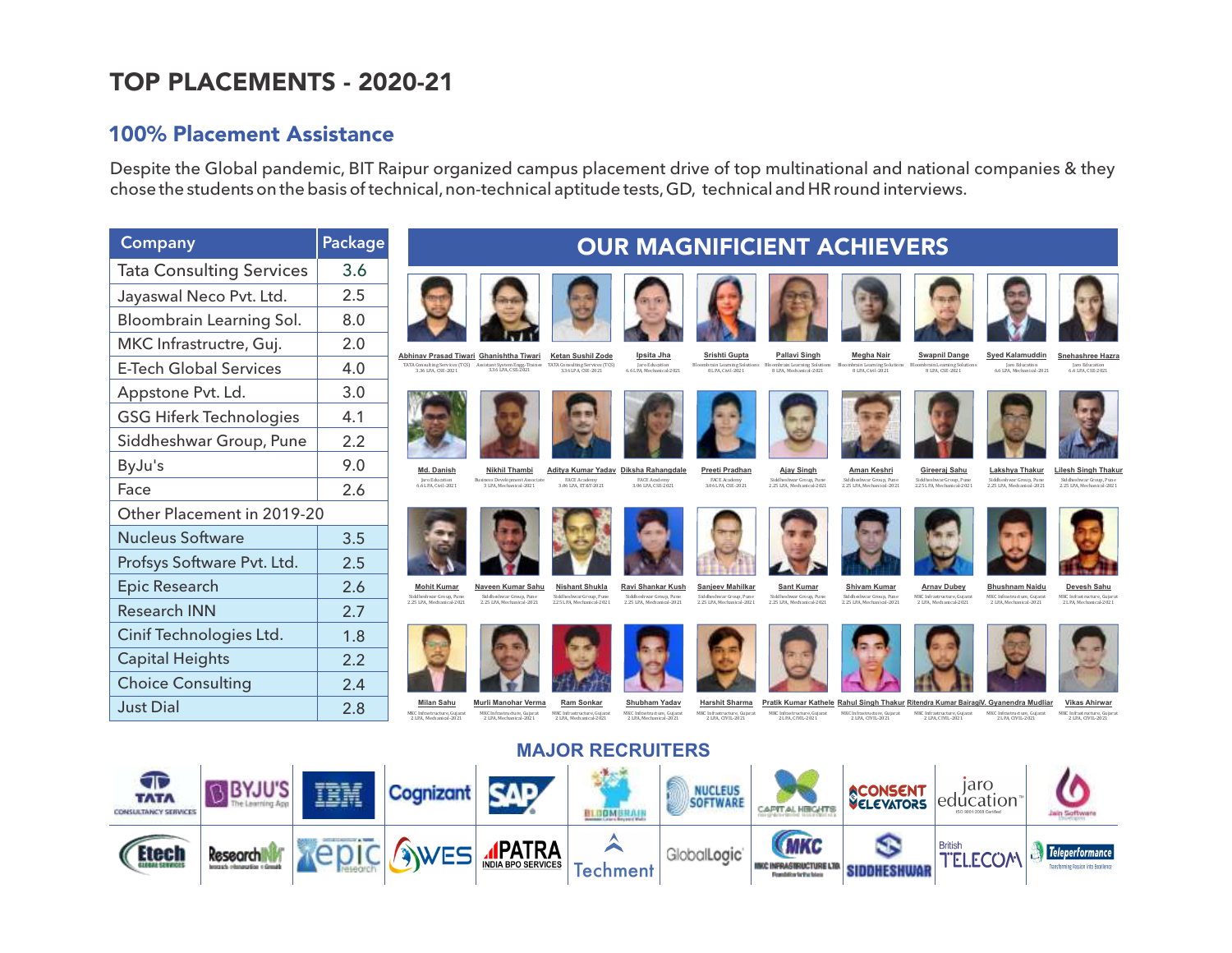## BIT RAIPUR - ALUMNI IMPRINTS ACROSS THE GLOBE

| S.<br>No | Name of Alumni            | <b>Batch</b><br>Year of Passi | Place/country                                                         | <b>Designation</b>                                                                              | Employer                                                 |  |  |  |  |
|----------|---------------------------|-------------------------------|-----------------------------------------------------------------------|-------------------------------------------------------------------------------------------------|----------------------------------------------------------|--|--|--|--|
|          | <b>CSE</b>                |                               |                                                                       |                                                                                                 |                                                          |  |  |  |  |
| 1.       | <b>Praisy Abraham</b>     | 2013                          | <b>United States</b>                                                  | <b>Lead Technical Architect</b>                                                                 | <b>Salesforce</b>                                        |  |  |  |  |
| 2.       | <b>B</b> Raju             | 2014                          | Singapore                                                             | <b>Software Developer</b>                                                                       | <b>Union Bank of Switzerland</b>                         |  |  |  |  |
| 3.       | <b>Nupur Gandhi</b>       | 2014                          | <b>New Jersey, United States</b>                                      | <b>Senior Consultant</b>                                                                        | Santander Bank, N.A.                                     |  |  |  |  |
| 4.       | <b>Anurag Banerjee</b>    | 2015                          | Chicago, Illonois, USA                                                | Data Warehouse & Reporting Analyst                                                              | <b>UI Health</b>                                         |  |  |  |  |
| 5.       | <b>Sriparna Banerjee</b>  | 2017                          | Bangalore, India                                                      | <b>Data Sciences &amp; Advanced Analytics</b><br><b>EDA-PCS Analytics</b>                       | <b>V</b> mware                                           |  |  |  |  |
| 6.       | <b>Ankur Singh</b>        | 2013                          | <b>Boston, Massachusetts, United States</b>                           | <b>Quality Assurance Engineer</b>                                                               | <b>Intely Care</b>                                       |  |  |  |  |
| 7.       | Kshitij Motwani           | 2013                          | Philadelphia, Pennsylvania                                            | <b>Dev Ops Engineer</b>                                                                         | Comcast                                                  |  |  |  |  |
|          |                           |                               |                                                                       | <b>MECHANICAL</b>                                                                               |                                                          |  |  |  |  |
|          | T Sai Giridhar            | 2014                          | <b>USA</b>                                                            | <b>System Analyst</b>                                                                           | Amazon                                                   |  |  |  |  |
| 2.       | Pankaj Chetija            | 2014                          | Raipur (C.G.), India                                                  | <b>Management Trainee</b>                                                                       | <b>IOCL</b>                                              |  |  |  |  |
| 3.       | Saurabh Pathak            | 2013                          | Melbourne (Asutralia)                                                 | Postdoctoral Research Fellow & Lecturer                                                         | <b>University of Melbourne</b>                           |  |  |  |  |
|          |                           |                               |                                                                       | ET&T                                                                                            |                                                          |  |  |  |  |
|          | <b>Ritvik Tiwari</b>      | 2017                          | Newark, New Jersey, United States of America                          | <b>IEEE Coordinator / Production Assistant</b>                                                  | New Jersey Institute of Technology                       |  |  |  |  |
| 2.       | Pragati Sharma            | 2016                          | <b>United States of America</b>                                       | Senior Associate Java developer                                                                 | Synechron, New York                                      |  |  |  |  |
| 3.       | Apoorva Bakshi            | 2017                          | Hyderabad, India                                                      | <b>Software Application Analyst</b>                                                             | <b>Accenture Private Limited</b>                         |  |  |  |  |
| 4.       | Dipika Saboo              | 2015                          | <b>Bangalore</b>                                                      | <b>Quality Analyst</b>                                                                          | <b>Common Wealth bank of Australia</b>                   |  |  |  |  |
| 5.       | <b>Parikshit Suhaney</b>  | 2015                          | Dallas, Texas/USA                                                     | <b>Senior SAP Consultant</b>                                                                    | Ernst & Young US                                         |  |  |  |  |
|          |                           |                               |                                                                       | <b>EEE</b>                                                                                      |                                                          |  |  |  |  |
| 1.       | <b>Arpita Pathak</b>      | 2013                          | Raipur, C.G.                                                          | <b>Deputy Collector</b>                                                                         | Deputy Collector at Govt of C.G                          |  |  |  |  |
| 2.       | Sangeeta Babulkar         | 2016                          | <b>Gandhi Nagar</b>                                                   | Jr. Engineer                                                                                    | <b>Gujrat Electricity Board</b>                          |  |  |  |  |
| 3.       | Roshan Lal Verma          | 2013                          | Bemetra, C.G.                                                         | <b>Assistant Director</b>                                                                       | Assistant Director C.G State skill development authority |  |  |  |  |
| 4.       | <b>B Chandra Mouly</b>    | 2013                          | Ecuador, South America                                                | <b>Technical Analyst</b>                                                                        | <b>NEC Columbia</b>                                      |  |  |  |  |
| 5.       | Ankit Rajani              | 2013                          | <b>Banglore</b>                                                       | <b>Storage Engineer</b>                                                                         | <b>Hewlett Packard Enterprise</b>                        |  |  |  |  |
|          |                           |                               |                                                                       | <b>CIVIL</b>                                                                                    |                                                          |  |  |  |  |
|          | Saptarshi Pandey          | 2013                          | New York, USA                                                         | <b>Estimator</b>                                                                                | Structure tone, Steven Institute of technology           |  |  |  |  |
| 2.       | Maharishi Upadhyay        | 2013                          | Directorate of CG, Indravati Bhavan, Atal Nagar,<br>Nava Raipur, C.G. | Senior Associate, Strategy and Transactions,<br>TCF-Lead Advisory, TCF-LA-PF Infrastructure Adv | Ernst and Young LLP (Big 4)                              |  |  |  |  |
| 3.       | Kshipra Keshariya         | 2015                          | Chennai, India                                                        | <b>Structural Design Engineer</b>                                                               | Flsmidth pvt. Ltd.                                       |  |  |  |  |
| 4.       | Devendra Ku. Verma        | 2015                          | Mumbai                                                                | <b>Assistant Design Engineer</b>                                                                | <b>Stup Consultant</b>                                   |  |  |  |  |
| 5.       | <b>Arjita Diwan</b>       | 2013                          | Raipur Smart City Ltd. (RSCL), Raipur, CG, India                      | <b>Assistant Project Manager (APM)</b>                                                          | <b>Raipur Municipal Corporation (RMC)</b>                |  |  |  |  |
| 6.       | Pushpraj Ahire            | 2017                          | Koriya CG                                                             | <b>Junior Engineer (P-WAY)</b>                                                                  | <b>Indian Railways</b>                                   |  |  |  |  |
|          | <b>AEI</b>                |                               |                                                                       |                                                                                                 |                                                          |  |  |  |  |
|          | Chhaya Agrawal            | 2014                          | <b>Bilaspur, Chhattisgarh</b>                                         | Nayab Tehsildar                                                                                 | Revenue & disaster management, Department, Govt. of CG.  |  |  |  |  |
| 2        | <b>Capt Samrat Sharma</b> | 2015                          | India                                                                 | <b>Troop Commander</b>                                                                          | <b>Indian Army</b>                                       |  |  |  |  |
| 3.       | Siddharth Sen             | 2015                          | Hyderabad                                                             | <b>Customer Success Manager, Cybersecurity</b>                                                  | <b>Dell Technologies</b>                                 |  |  |  |  |